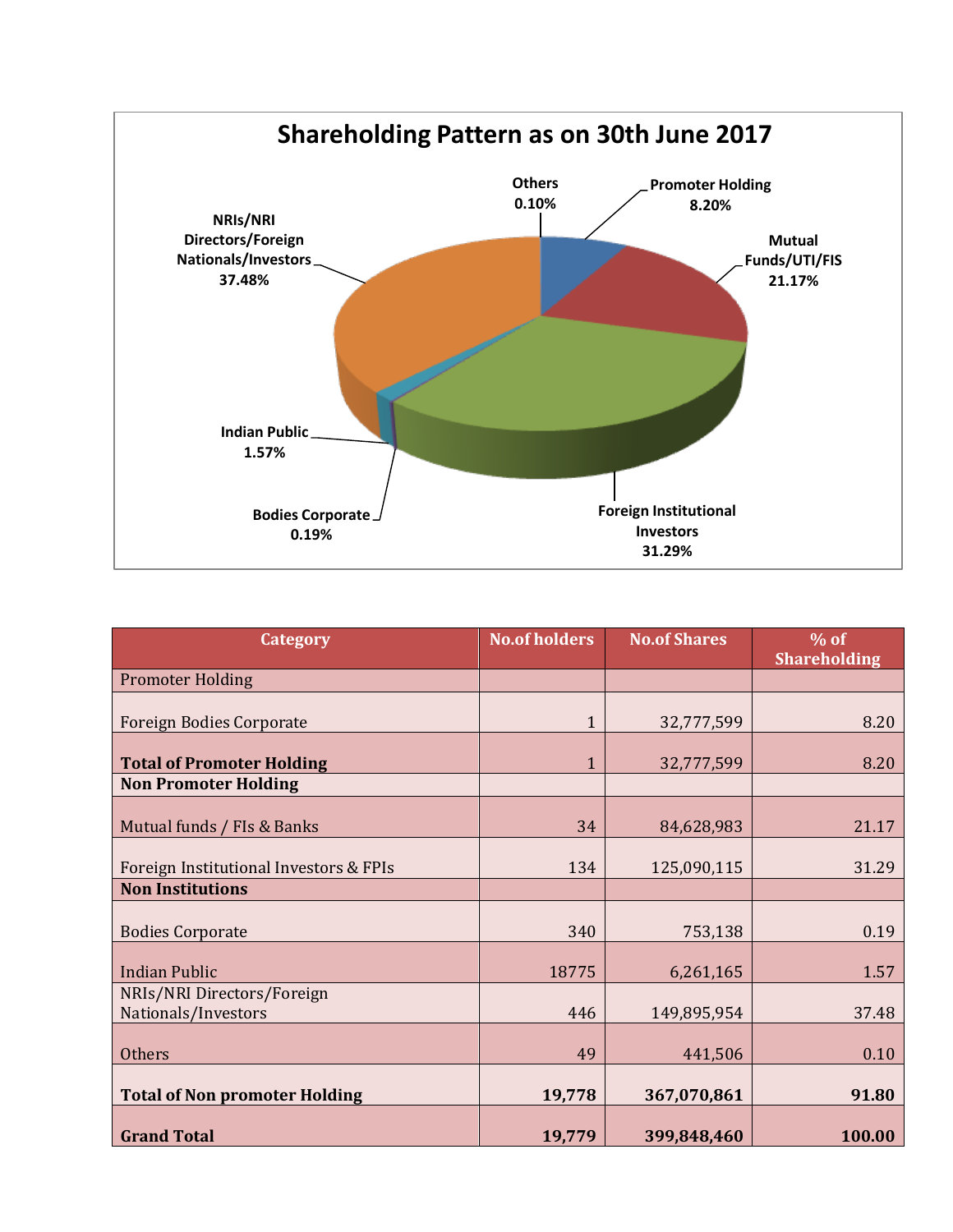- 1. Name of Listed Entity:Redington (India) Limited
- 2. Scrip Code/Name of Scrip/Class of Security: REDINGTON
- 3. Share Holding Pattern Filed under: 31b
- 4. Share Holding Pattern as on : 30-Jun-2017
- 5. **Declaration**: The Listed entity is required to submit the following declaration to the extent of submission of information:-

| <b>S. No.</b> | <b>Particulars</b>                                                                        | Yes/No |              |
|---------------|-------------------------------------------------------------------------------------------|--------|--------------|
|               | Whether the Listed Entity has issued any partly paid up<br>shares?                        | No     |              |
|               | Whether the Listed Entity has issued any Convertible<br>Securities or Warrants?           | No     |              |
|               | Whether the Listed Entity has any shares against which<br>depository receipts are issued? | No     |              |
|               | Whether the Listed Entity has any shares in locked-in?                                    | Yes    | Public Group |
|               | Whether any shares held by promoters are pledge or<br>otherwise encumbered?               | No     |              |
|               | Whether the Listed Entity has issued any differential Voting No<br>Rights?                |        |              |

## Table I - Summary Statement holding of specified securities

| Cate                                        | Category of           | Nos.  | No. of fully      | No. of  | No. of     | Total nos.     | <b>Share</b>   |                                            |    | Number of Voting Rights held in each class |       | N            | Shareholding, as a % | <b>Number of</b> |               |     | <b>Number of</b> | <b>Number of</b> |
|---------------------------------------------|-----------------------|-------|-------------------|---------|------------|----------------|----------------|--------------------------------------------|----|--------------------------------------------|-------|--------------|----------------------|------------------|---------------|-----|------------------|------------------|
|                                             | shareholder           | of    | paid up equity    | Partly  | shares     | shares         | holdin         |                                            |    | of securities                              |       | о.           | assuming full        | Locked in        |               |     | <b>Shares</b>    | equity shares    |
|                                             | (II)                  | share |                   | paid-up | underlyin  |                | g as a         |                                            |    |                                            |       | $\mathbf{o}$ | conversion           | shares           |               |     | pledged or       | held             |
|                                             |                       | (III) | shares            | equity  | Depository | held           | (calculat      |                                            |    | (IX)                                       |       | Outst        | of convertible       |                  |               |     | otherwise        | in               |
|                                             |                       |       | held              | shares  | Receipts   | $(VII) =$      | per            |                                            |    |                                            |       | conv         | securities (as a     | (XII)            |               |     | encumbered       | dematerializ     |
|                                             |                       |       | (IV)              | held    | (VI)       | $(IV)+(V)+$    | 1957)          |                                            |    |                                            |       | sec          | percentage of        |                  |               |     | (XIII)           | ed form          |
|                                             |                       |       |                   | (V)     |            | (VI)           | (VIII)         |                                            |    |                                            |       | (inc)        | diluted share        |                  |               |     |                  |                  |
|                                             |                       |       |                   |         |            |                | As a           | <b>No of Voting Rights</b>                 |    |                                            | Tota  | War          | capital)             | No.              | As a          | No. | As a             | (XIV)            |
|                                             |                       |       |                   |         |            |                | $(A+B+$        |                                            |    |                                            | l as  | (X)          |                      | (a)              | % of<br>total | (a) | $%$ of           |                  |
|                                             |                       |       |                   |         |            |                | C <sub>2</sub> | Clas $s$ eg: $X$<br>СI<br>Tot al<br>$%$ of |    |                                            |       |              | $(XI) = (VII)+(X)$   |                  | <b>Shar</b>   |     | total<br>Shar    |                  |
|                                             |                       |       |                   |         |            |                |                | $(A+B)$<br>s                               |    |                                            |       | As a % of    |                      | es               |               | e s |                  |                  |
|                                             |                       |       |                   |         |            |                |                |                                            |    |                                            |       |              | $(A+B+C2)$           |                  | held          |     | held             |                  |
|                                             |                       |       |                   |         |            |                |                |                                            | е  |                                            | $+ C$ |              |                      |                  | (b)           |     | (b)              |                  |
|                                             |                       |       |                   |         |            |                |                |                                            | g: |                                            |       |              |                      |                  |               |     |                  |                  |
|                                             |                       |       |                   |         |            |                |                |                                            |    |                                            |       |              |                      |                  |               |     |                  |                  |
|                                             |                       |       |                   |         |            |                |                |                                            |    |                                            |       |              |                      |                  |               |     |                  |                  |
|                                             |                       |       |                   |         |            |                |                |                                            |    |                                            |       |              |                      |                  |               |     |                  |                  |
|                                             |                       |       |                   |         |            |                |                |                                            |    |                                            |       |              |                      |                  |               |     |                  |                  |
|                                             |                       |       |                   |         |            |                |                |                                            |    |                                            |       |              |                      |                  |               |     |                  |                  |
|                                             |                       |       |                   |         |            |                |                |                                            |    |                                            |       |              |                      |                  |               |     |                  |                  |
|                                             |                       |       |                   |         |            |                |                |                                            |    |                                            |       |              |                      |                  |               |     |                  |                  |
| A                                           | Promoter $&$          |       | 32777599          |         |            | 32777599       | 8.2            | 32777599                                   |    | 32777599                                   | 8.2   |              | 8.2                  |                  |               |     |                  | 32777599         |
|                                             | <b>Promoter Group</b> |       |                   |         |            |                |                |                                            |    |                                            |       |              |                      |                  |               |     |                  |                  |
|                                             |                       |       |                   |         |            |                |                |                                            |    |                                            |       |              |                      |                  |               |     |                  |                  |
| B                                           | Public                |       | 19778 367070861 0 |         |            | 367070861 91.8 |                |                                            |    |                                            |       |              | 91.8                 | 3424             |               |     |                  | 272717020        |
| $\mathsf{C}^{\scriptscriptstyle\mathsf{I}}$ | Non Promoter- 0       |       | Ю                 |         |            |                |                | 367070861 0<br>367070861 91.8              |    |                                            |       |              |                      |                  |               |     |                  |                  |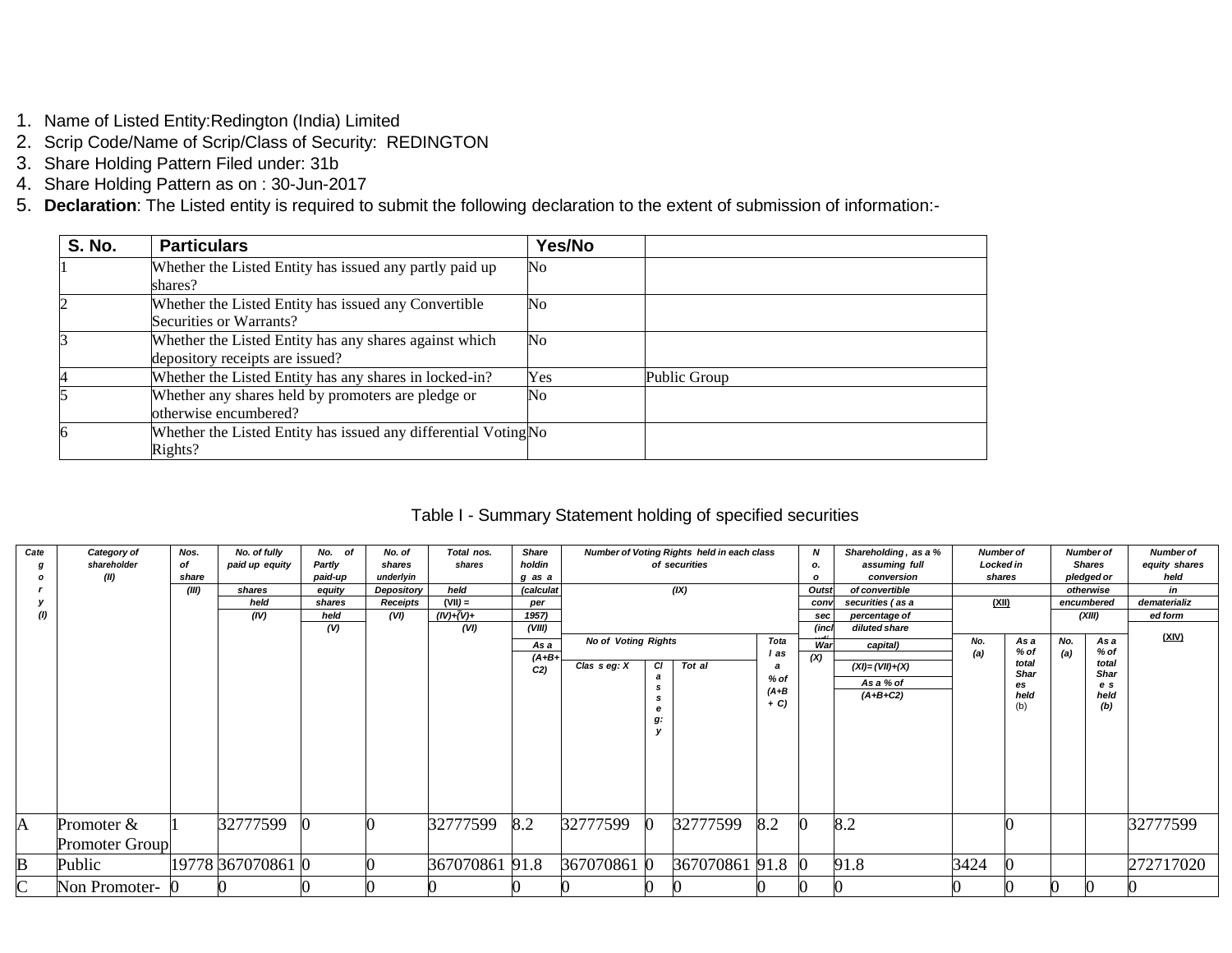|                | Non Public     |                   |  |               |             |               |  |     |      |  |           |
|----------------|----------------|-------------------|--|---------------|-------------|---------------|--|-----|------|--|-----------|
| $\sim$ 1<br>◡  | Shares         |                   |  |               |             |               |  |     |      |  |           |
|                | underlying DRs |                   |  |               |             |               |  |     |      |  |           |
| C <sub>2</sub> | Shares held by |                   |  |               |             |               |  |     |      |  |           |
|                | Employee       |                   |  |               |             |               |  |     |      |  |           |
|                | <b>Trusts</b>  |                   |  |               |             |               |  |     |      |  |           |
|                | Total          | 19779 399848460 0 |  | 399848460 100 | 399848460 0 | 399848460 100 |  | 100 | 3424 |  | 305494619 |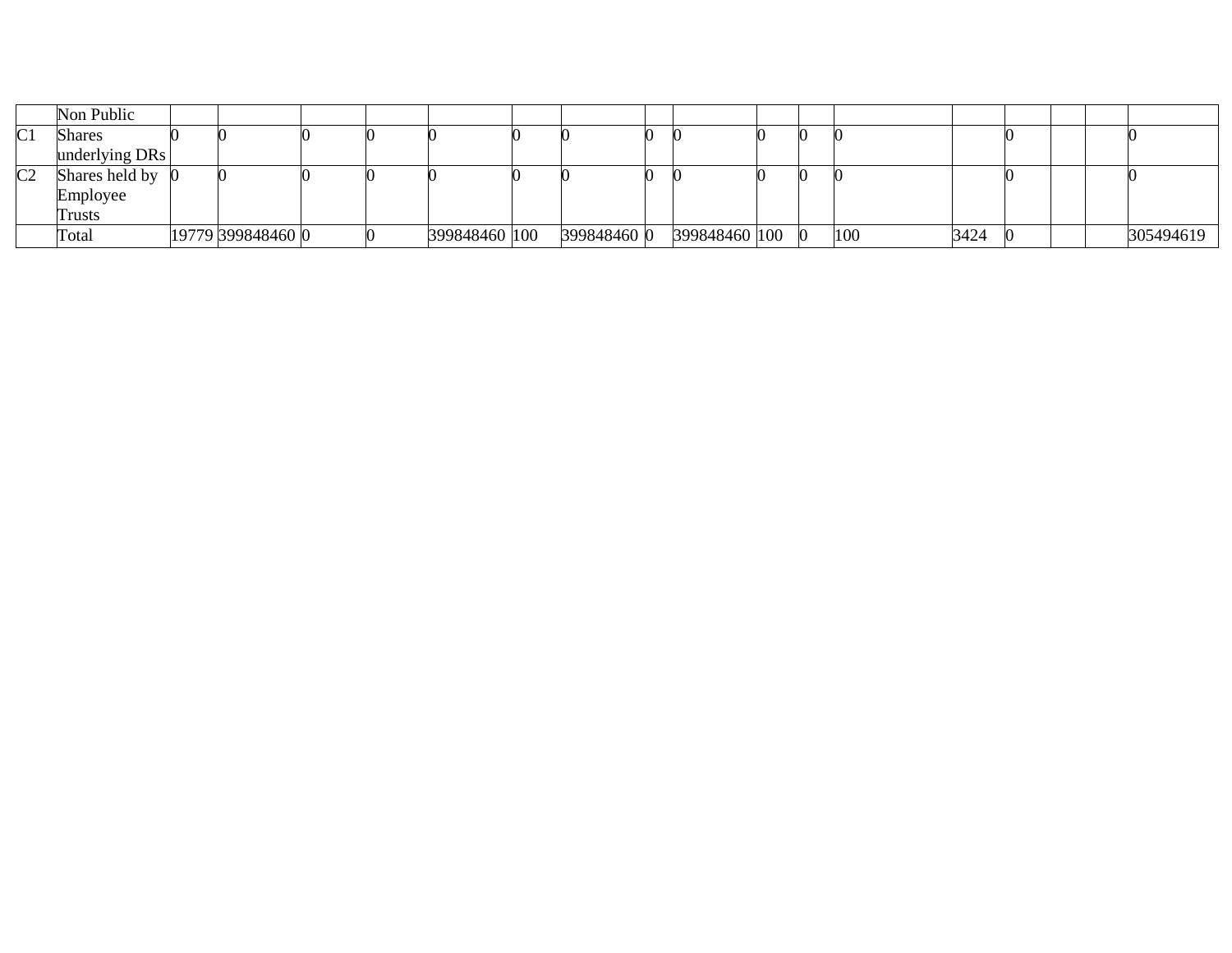|                       | <b>Category &amp; Name</b> | PAN  | No.            | No. of            | Partly      | Nos. of                              | <b>Total</b>     | Sharehol          | <b>Number of Voting Rights held in</b> |     |        |                   | No.                | Shareholdin        | <b>Number of</b> |                  |     | <b>Number of</b>     | Number of          |
|-----------------------|----------------------------|------|----------------|-------------------|-------------|--------------------------------------|------------------|-------------------|----------------------------------------|-----|--------|-------------------|--------------------|--------------------|------------------|------------------|-----|----------------------|--------------------|
|                       | of the                     | (II) | share          | fully             | paid-up     | shares                               | nos.             | ding %            | each class of securities               |     |        |                   | Shar               | $g$ , as a $%$     | <b>Locked in</b> |                  |     | <b>Shares</b>        | equity             |
|                       | <b>Shareholders</b>        |      | olde           | paid              | equity      | underlying                           | shares           | calculate         |                                        |     | (IX)   |                   | Underly            | assuming           | shares           |                  |     | pledged or           | shares held        |
|                       | (1)                        |      | (III)          | up                | shares      | <b>Depository</b><br><b>Receipts</b> | held<br>$(VII =$ | d as per<br>SCRR, |                                        |     |        |                   | Outstan            | full<br>conversion | (XII)            |                  |     | otherwise            | in<br>dematerializ |
|                       |                            |      |                | equity<br>share   | held<br>(V) | (VI)                                 | $IV+V+VI)$       | 1957              |                                        |     |        |                   | convert<br>securit | of                 |                  |                  |     | encumbered<br>(XIII) | ed form            |
|                       |                            |      |                | s held            |             |                                      |                  |                   | <b>No of Voting Rights</b>             |     |        | Τ                 | (includ            | convertible        | No.              | As a             | No. | As a                 | (XIV)              |
|                       |                            |      |                | $\overline{(IV)}$ |             |                                      |                  | As a % of         |                                        |     |        | $\mathbf{o}$      | Warran             | securities (       | (a)              | % of             | (a) | % of                 |                    |
|                       |                            |      |                |                   |             |                                      |                  | $(A+B+C2)$        |                                        |     |        | t                 | (X)                | as a               |                  | total            |     | total                |                    |
|                       |                            |      |                |                   |             |                                      |                  | (VIII)            | Class X                                | Cla | Tot al | $\boldsymbol{a}$  |                    | percentage         |                  | Shar<br>es       |     | share<br>s held      |                    |
|                       |                            |      |                |                   |             |                                      |                  |                   |                                        | s   |        | $\prime$          |                    | of diluted         |                  | held             |     | (b)                  |                    |
|                       |                            |      |                |                   |             |                                      |                  |                   |                                        | s   |        | a<br>$\mathbf{s}$ |                    | share<br>capital)  |                  | (b)              |     |                      |                    |
|                       |                            |      |                |                   |             |                                      |                  |                   |                                        |     |        | $\boldsymbol{a}$  |                    | $(XI) =$           |                  |                  |     |                      |                    |
|                       |                            |      |                |                   |             |                                      |                  |                   |                                        |     |        | $\%$              |                    | $(VII)+(X)$ as a   |                  |                  |     |                      |                    |
|                       |                            |      |                |                   |             |                                      |                  |                   |                                        |     |        |                   |                    | $%$ of             |                  |                  |     |                      |                    |
|                       |                            |      |                |                   |             |                                      |                  |                   |                                        |     |        | $\mathbf{o}$<br>f |                    | $A+B+C2$           |                  |                  |     |                      |                    |
|                       | Indian                     |      | $\overline{0}$ | $\overline{0}$    | 0           |                                      |                  |                   |                                        | 0   |        |                   | $\bf{0}$           |                    | ∩                | 0                |     |                      |                    |
| a                     | Individuals/Hin            |      | $\Omega$       | ∩                 |             |                                      |                  |                   |                                        | ∩   |        |                   |                    |                    |                  | ∩                |     |                      |                    |
|                       | du undivided               |      |                |                   |             |                                      |                  |                   |                                        |     |        |                   |                    |                    |                  |                  |     |                      |                    |
|                       |                            |      |                |                   |             |                                      |                  |                   |                                        |     |        |                   |                    |                    |                  |                  |     |                      |                    |
|                       | Family                     |      |                |                   |             |                                      |                  |                   |                                        |     |        |                   |                    |                    |                  |                  |     |                      |                    |
|                       | Central                    |      | 0              | $\overline{0}$    | ∩           |                                      |                  |                   |                                        | 0   |        | ∩                 | <sup>0</sup>       |                    |                  | ∩                |     |                      |                    |
|                       | Government/                |      |                |                   |             |                                      |                  |                   |                                        |     |        |                   |                    |                    |                  |                  |     |                      |                    |
|                       | <b>State</b>               |      |                |                   |             |                                      |                  |                   |                                        |     |        |                   |                    |                    |                  |                  |     |                      |                    |
|                       |                            |      |                |                   |             |                                      |                  |                   |                                        |     |        |                   |                    |                    |                  |                  |     |                      |                    |
|                       | Government(s)              |      |                |                   |             |                                      |                  |                   |                                        |     |        |                   |                    |                    |                  |                  |     |                      |                    |
| $\mathbf{c}$          | Financial                  |      | n              | O                 | ∩           |                                      |                  |                   |                                        | n   |        |                   | <sup>0</sup>       |                    |                  | n                |     |                      |                    |
|                       | Institutions/              |      |                |                   |             |                                      |                  |                   |                                        |     |        |                   |                    |                    |                  |                  |     |                      |                    |
|                       | <b>Banks</b>               |      |                |                   |             |                                      |                  |                   |                                        |     |        |                   |                    |                    |                  |                  |     |                      |                    |
| d                     | Any Other                  |      | O.             | O                 | ∩           |                                      |                  |                   |                                        | n   |        |                   | <sup>0</sup>       |                    |                  | O                |     |                      |                    |
|                       |                            |      |                |                   |             |                                      |                  |                   |                                        |     |        |                   |                    |                    |                  |                  |     |                      |                    |
|                       | (specify)                  |      |                |                   |             |                                      |                  |                   |                                        |     |        |                   |                    |                    |                  |                  |     |                      |                    |
|                       | Sub-Total                  |      | 0              | 0                 | 0           |                                      |                  |                   |                                        | 0   |        | O.                | $\mathbf{0}$       | n                  |                  | 0                |     |                      |                    |
|                       | (A)(1)                     |      |                |                   |             |                                      |                  |                   |                                        |     |        |                   |                    |                    |                  |                  |     |                      |                    |
| $\mathcal{D}_{\cdot}$ | Foreign                    |      | $\overline{0}$ | $\bf{0}$          | O.          | ∩                                    | ∩                |                   |                                        | O   |        |                   | $\bf{0}$           | n                  | ∩                | $\overline{0}$   |     |                      | U                  |
| a                     | Individuals                |      | n              | n                 |             |                                      |                  |                   |                                        | n   |        |                   | n                  |                    |                  | n                |     |                      |                    |
|                       | (Non-Resident              |      |                |                   |             |                                      |                  |                   |                                        |     |        |                   |                    |                    |                  |                  |     |                      |                    |
|                       | Individuals/               |      |                |                   |             |                                      |                  |                   |                                        |     |        |                   |                    |                    |                  |                  |     |                      |                    |
|                       |                            |      |                |                   |             |                                      |                  |                   |                                        |     |        |                   |                    |                    |                  |                  |     |                      |                    |
|                       | Foreign                    |      |                |                   |             |                                      |                  |                   |                                        |     |        |                   |                    |                    |                  |                  |     |                      |                    |
|                       | Individuals)               |      |                |                   |             |                                      |                  |                   |                                        |     |        |                   |                    |                    |                  |                  |     |                      |                    |
|                       | Government                 |      | $\overline{0}$ | $\overline{0}$    | O.          |                                      |                  |                   |                                        | 0   |        |                   | $\bf{0}$           |                    |                  | $\overline{0}$   |     |                      | ∩                  |
|                       | Institutions               |      | $\overline{0}$ | $\overline{0}$    | 0           |                                      |                  |                   |                                        | 0   |        |                   | $\boldsymbol{0}$   |                    |                  | $\boldsymbol{0}$ |     |                      | ∩                  |
|                       |                            |      |                |                   |             |                                      |                  |                   |                                        |     |        |                   |                    |                    |                  |                  |     |                      |                    |

# Table II - Statement showing shareholding pattern of the Promoter and Promoter Group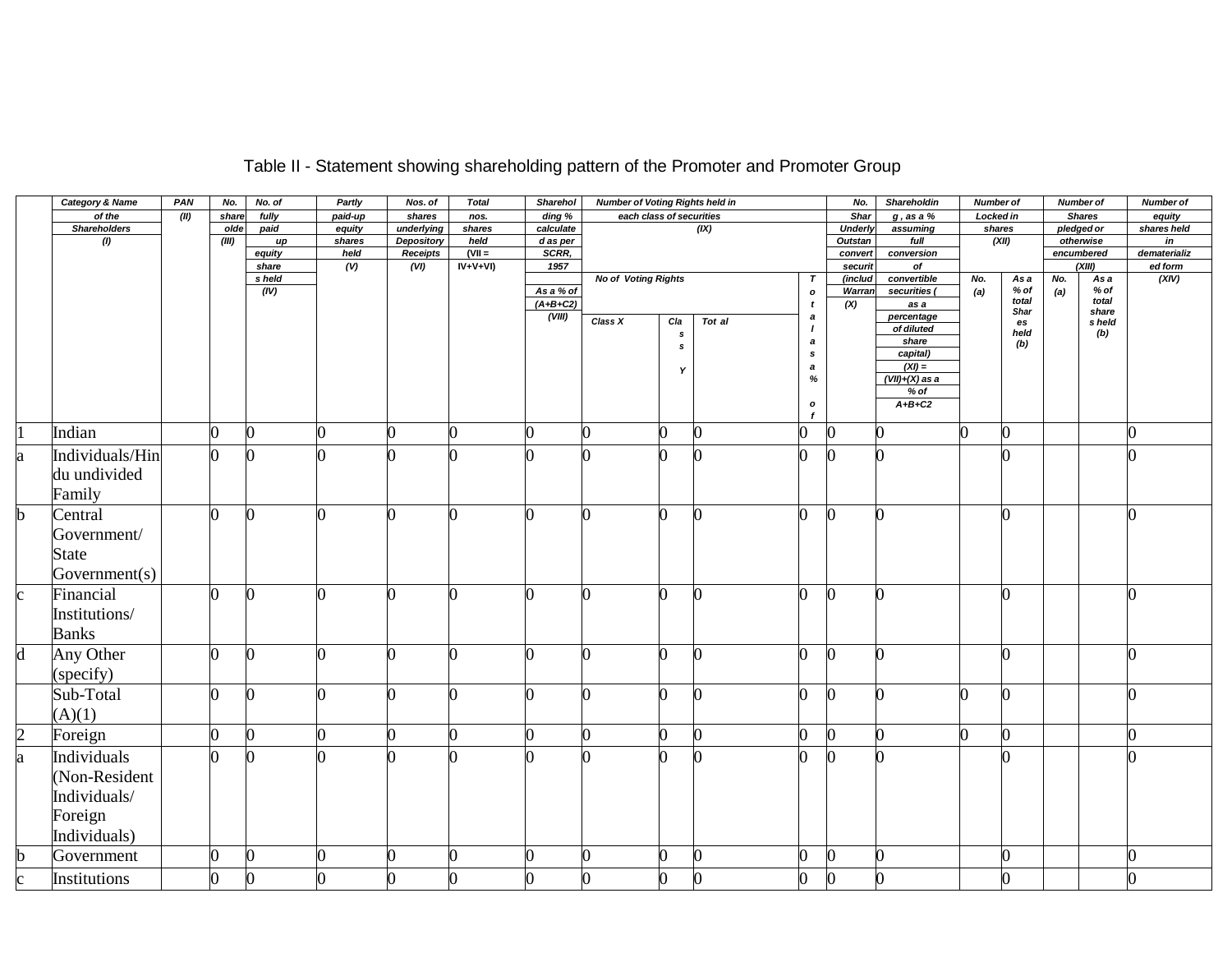| d | Foreign          |            | $\Omega$ |           |  |              |            |          | ∩     |     |  |  |          |
|---|------------------|------------|----------|-----------|--|--------------|------------|----------|-------|-----|--|--|----------|
|   | Portfolio        |            |          |           |  |              |            |          |       |     |  |  |          |
|   | Investor         |            |          |           |  |              |            |          |       |     |  |  |          |
| e | Any Other        |            | 11       | 327775990 |  | 32777599 8.2 | 32777599 0 | 32777599 | 8.2 0 | 8.2 |  |  | 32777599 |
|   | (specify)        |            |          |           |  |              |            |          |       |     |  |  |          |
|   | Body             |            |          | 327775990 |  | 32777599 8.2 | 32777599 0 | 32777599 | 8.2 0 | 8.2 |  |  | 32777599 |
|   | Corporate        |            |          |           |  |              |            |          |       |     |  |  |          |
|   | <b>HARROW</b>    | <b>AAD</b> |          | 327775990 |  | 32777599 8.2 | 32777599 0 | 32777599 | 8.2 0 | 8.2 |  |  | 32777599 |
|   | <b>INVESTMEN</b> | CR49       |          |           |  |              |            |          |       |     |  |  |          |
|   | <b>THOLDING</b>  | 58A        |          |           |  |              |            |          |       |     |  |  |          |
|   | LIMITED          |            |          |           |  |              |            |          |       |     |  |  |          |
|   | Sub-Total        |            |          | 327775990 |  | 32777599 8.2 | 32777599 0 | 32777599 | 8.2 0 | 8.2 |  |  | 32777599 |
|   | (A)(2)           |            |          |           |  |              |            |          |       |     |  |  |          |
|   | Total            |            |          | 327775990 |  | 32777599 8.2 | 32777599 0 | 32777599 | 8.2 0 | 8.2 |  |  | 32777599 |
|   | Shareholding     |            |          |           |  |              |            |          |       |     |  |  |          |
|   | of Promoter      |            |          |           |  |              |            |          |       |     |  |  |          |
|   | and Promoter     |            |          |           |  |              |            |          |       |     |  |  |          |
|   | Group $(A)=$     |            |          |           |  |              |            |          |       |     |  |  |          |
|   | $(A)(1)+(A)(2)$  |            |          |           |  |              |            |          |       |     |  |  |          |

## Table III - Statement showing shareholding pattern of the Public shareholder

|   | Category & Name of<br>the Shareholders<br>$\left( I\right)$ | PAN<br>(II)                     | No<br>s.<br>οf<br>sha<br>reh<br>old<br>er<br>(III) | No. of fully<br>paid up<br>equity<br>share s<br>held (IV) | Partly<br>paid-up<br>equity<br>shares<br>held (V) | Nos. of<br>shares<br>underlyin<br>g<br>Depositor<br>Receipts<br>(VI) | Total nos.<br>shares<br>held $VII =$<br>$IV + V + VI$ | <b>Shareh</b><br>ol ding<br>calculat<br>e das<br>per<br>SCRR,<br>1957<br>As a %<br>οf<br>$(A+B+C$<br>$2)$ VIII | <b>No of Voting Rights</b><br>Class X | Cla | Number of Voting Rights held in each class of<br>securities<br>(IX)<br>Tot al | Tota<br>l as<br>a%<br>of<br>Tota<br>Voti<br>ng<br>righ<br>ts | No. of<br><b>Shares</b><br><b>Underly</b><br>ing<br>Outstan<br>ding<br>converti<br>ble<br>securiti<br>es<br>(includi<br>ng<br>Warrant<br>s) $(X)$ | <b>Total</b><br>shareholdin g<br>. as a %<br>assuming full<br>conversion<br>of convertible<br>securities (as<br>a percentage<br>of diluted<br>share capital)<br>(XI) | No.<br>(a) | Number of<br><b>Locked in</b><br>shares (XII)<br>As a<br>% of<br>total<br>Shar<br>es<br>held<br>(b) | No.<br>(No<br>t ap<br>pli<br>са<br>ble<br>(a) | <b>Number of</b><br><b>Shares</b><br>pledged or<br>otherwise<br>encumbered<br>(XIII)<br>As a<br>% of<br>total<br>share<br>s held<br>(Not<br>applic<br>able)<br>(b) | <b>Number of</b><br>equity shares<br>held in<br>dematerializ<br>ed form (XIV) |
|---|-------------------------------------------------------------|---------------------------------|----------------------------------------------------|-----------------------------------------------------------|---------------------------------------------------|----------------------------------------------------------------------|-------------------------------------------------------|----------------------------------------------------------------------------------------------------------------|---------------------------------------|-----|-------------------------------------------------------------------------------|--------------------------------------------------------------|---------------------------------------------------------------------------------------------------------------------------------------------------|----------------------------------------------------------------------------------------------------------------------------------------------------------------------|------------|-----------------------------------------------------------------------------------------------------|-----------------------------------------------|--------------------------------------------------------------------------------------------------------------------------------------------------------------------|-------------------------------------------------------------------------------|
|   | Institutions                                                |                                 |                                                    |                                                           |                                                   |                                                                      |                                                       |                                                                                                                |                                       |     |                                                                               |                                                              |                                                                                                                                                   |                                                                                                                                                                      |            |                                                                                                     |                                               |                                                                                                                                                                    |                                                                               |
| а | Mutual Funds/                                               |                                 | 31                                                 | 528177230                                                 |                                                   |                                                                      | 52817723                                              | 13.21                                                                                                          | 52817723 0                            |     | 52817723                                                                      | 13.210                                                       |                                                                                                                                                   | 13.21                                                                                                                                                                |            |                                                                                                     |                                               |                                                                                                                                                                    | 52817723                                                                      |
|   | <b>HDFC</b><br>TRUSTEE<br><b>COMPANY</b><br>LIMITED         | AAAT <sub>0</sub><br>H1809<br>A |                                                    | 281523000                                                 |                                                   |                                                                      | 28152300 7.04                                         |                                                                                                                | 28152300 0                            |     | 28152300                                                                      | 7.04                                                         |                                                                                                                                                   | 7.04                                                                                                                                                                 |            |                                                                                                     |                                               |                                                                                                                                                                    | 28152300                                                                      |
|   | <b>SBI MUTUAL AABT0</b><br><b>FUND</b>                      | S6407                           |                                                    | 142783330                                                 |                                                   |                                                                      | 14278333 3.57                                         |                                                                                                                | 14278333 0                            |     | 14278333                                                                      | 3.57                                                         | - (1)                                                                                                                                             | 3.57                                                                                                                                                                 |            |                                                                                                     |                                               |                                                                                                                                                                    | 14278333                                                                      |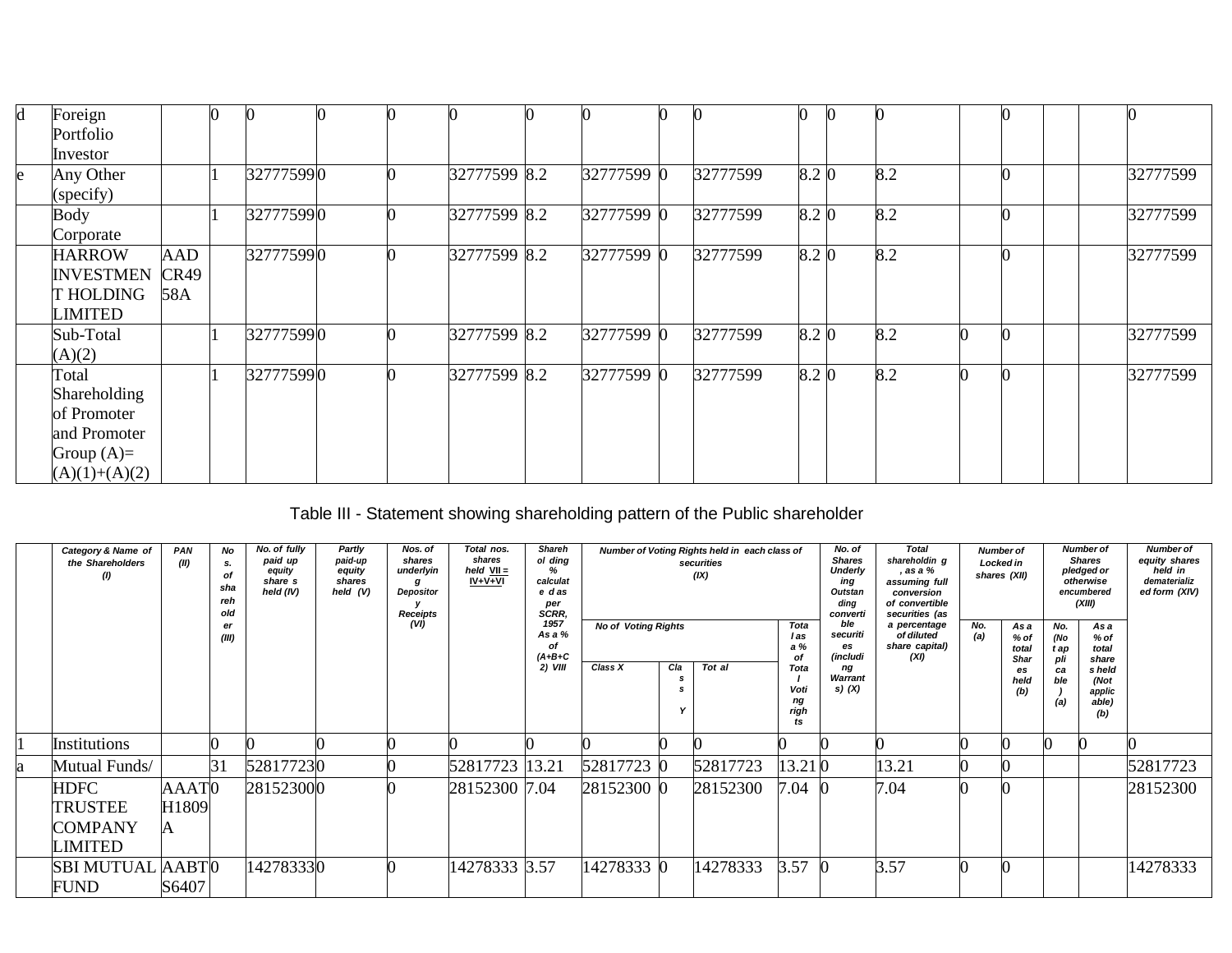|                |                            | $\overline{O}$      |     |                    |   |          |               |      |            |              |                |         |          |      |              |              |  |           |
|----------------|----------------------------|---------------------|-----|--------------------|---|----------|---------------|------|------------|--------------|----------------|---------|----------|------|--------------|--------------|--|-----------|
| b              | Venture                    |                     | 0   | $\bf{0}$           |   | ∩        | ∩             |      |            | O            |                |         |          | ∩    | ∩            |              |  | ∩         |
|                | Capital Funds              |                     |     |                    |   |          |               |      |            |              |                |         |          |      |              |              |  |           |
| $\mathbf{c}$   | Alternate                  |                     | O.  | $\overline{0}$     | 0 | O.       | O.            | 0    | h          | n            | ∩              | 0       |          | 0    | O            | ∩            |  | 0         |
|                | Investment                 |                     |     |                    |   |          |               |      |            |              |                |         |          |      |              |              |  |           |
|                | Funds                      |                     |     |                    |   |          |               |      |            |              |                |         |          |      |              |              |  |           |
| $\overline{d}$ | Foreign                    |                     | 0   | $\overline{0}$     | ∩ | 0        | O.            | 0    | n          | <sup>0</sup> | 0              | 0       | n        | 0    | O            | $\Omega$     |  | 0         |
|                | Venture                    |                     |     |                    |   |          |               |      |            |              |                |         |          |      |              |              |  |           |
|                | Capital                    |                     |     |                    |   |          |               |      |            |              |                |         |          |      |              |              |  |           |
|                | Investors                  |                     |     |                    |   |          |               |      |            |              |                |         |          |      |              |              |  |           |
| e              | Foreign                    |                     | 124 | 119559810          |   |          | 11955981 29.9 |      | 11955981 0 |              | 119559819 29.9 |         |          | 29.9 | <sup>o</sup> | ∩            |  | 119559819 |
|                | Portfolio                  |                     |     | 9                  |   |          | 9             |      |            |              |                |         |          |      |              |              |  |           |
|                | Investors                  |                     |     |                    |   |          |               |      |            |              |                |         |          |      |              |              |  |           |
|                | FIAM GROUP AAATO           |                     |     | 120008040          |   | 0        | 12000804 3    |      | 12000804 0 |              | 12000804       | $\beta$ | n.       | 3    | O            | <sup>0</sup> |  | 12000804  |
|                | <b>TRUST FOR</b>           | F1593               |     |                    |   |          |               |      |            |              |                |         |          |      |              |              |  |           |
|                | <b>EMPLOYEE</b>            |                     |     |                    |   |          |               |      |            |              |                |         |          |      |              |              |  |           |
|                | <b>BENEFIT</b>             |                     |     |                    |   |          |               |      |            |              |                |         |          |      |              |              |  |           |
|                | PLANS-                     |                     |     |                    |   |          |               |      |            |              |                |         |          |      |              |              |  |           |
|                | <b>FIAM</b>                |                     |     |                    |   |          |               |      |            |              |                |         |          |      |              |              |  |           |
|                | <b>EMERGING</b>            |                     |     |                    |   |          |               |      |            |              |                |         |          |      |              |              |  |           |
|                | <b>MARKETS</b>             |                     |     |                    |   |          |               |      |            |              |                |         |          |      |              |              |  |           |
|                | <b>COMMINGLE</b><br>D POOL |                     |     |                    |   |          |               |      |            |              |                |         |          |      |              |              |  |           |
|                | <b>FIDELITY</b>            | AACC <sub>0</sub>   |     | $\sqrt{7111159}$ 0 |   | O.       | 7111159       | 1.78 | 7111159    | $\bf{0}$     | 7111159        | 1.78    | $\Omega$ | 1.78 | 0            | 0            |  | 7111159   |
|                | <b>FUNDS -</b>             | F3258               |     |                    |   |          |               |      |            |              |                |         |          |      |              |              |  |           |
|                | <b>ASIAN</b>               |                     |     |                    |   |          |               |      |            |              |                |         |          |      |              |              |  |           |
|                | <b>SMALLER</b>             |                     |     |                    |   |          |               |      |            |              |                |         |          |      |              |              |  |           |
|                | <b>COMPANIES</b>           |                     |     |                    |   |          |               |      |            |              |                |         |          |      |              |              |  |           |
|                | <b>POOL</b>                |                     |     |                    |   |          |               |      |            |              |                |         |          |      |              |              |  |           |
|                | <b>FIDELITY</b>            | AAAT0               |     | 7200001 0          |   | O.       | 7200001       | 1.8  | 7200001    | $\bf{0}$     | 7200001        | 1.8     | $\Omega$ | 1.8  | O            | U            |  | 7200001   |
|                | <b>NORTHSTAR F1570</b>     |                     |     |                    |   |          |               |      |            |              |                |         |          |      |              |              |  |           |
|                | <b>FUND</b>                |                     |     |                    |   |          |               |      |            |              |                |         |          |      |              |              |  |           |
|                | <b>FIDELITY</b>            | AAAT0               |     | 147000000          |   | $\Omega$ | 14700000 3.68 |      | 14700000 0 |              | 14700000       | 3.68    |          | 3.68 | n            |              |  | 14700000  |
|                | <b>PURITAN</b>             | F1551               |     |                    |   |          |               |      |            |              |                |         |          |      |              |              |  |           |
|                | TRUST-                     | H                   |     |                    |   |          |               |      |            |              |                |         |          |      |              |              |  |           |
|                | <b>FIDELITY</b>            |                     |     |                    |   |          |               |      |            |              |                |         |          |      |              |              |  |           |
|                | LOW-PRICED                 |                     |     |                    |   |          |               |      |            |              |                |         |          |      |              |              |  |           |
|                | <b>STOCK FUND</b>          |                     |     |                    |   |          |               |      |            |              |                |         |          |      |              |              |  |           |
|                | <b>FRANKLIN</b>            | $AABC$ <sup>0</sup> |     | 132770360          |   | 0        | 13277036 3.32 |      | 13277036 0 |              | 13277036       | 3.32    |          | 3.32 | O            | <sup>0</sup> |  | 13277036  |
|                | TEMPLETON T5310            |                     |     |                    |   |          |               |      |            |              |                |         |          |      |              |              |  |           |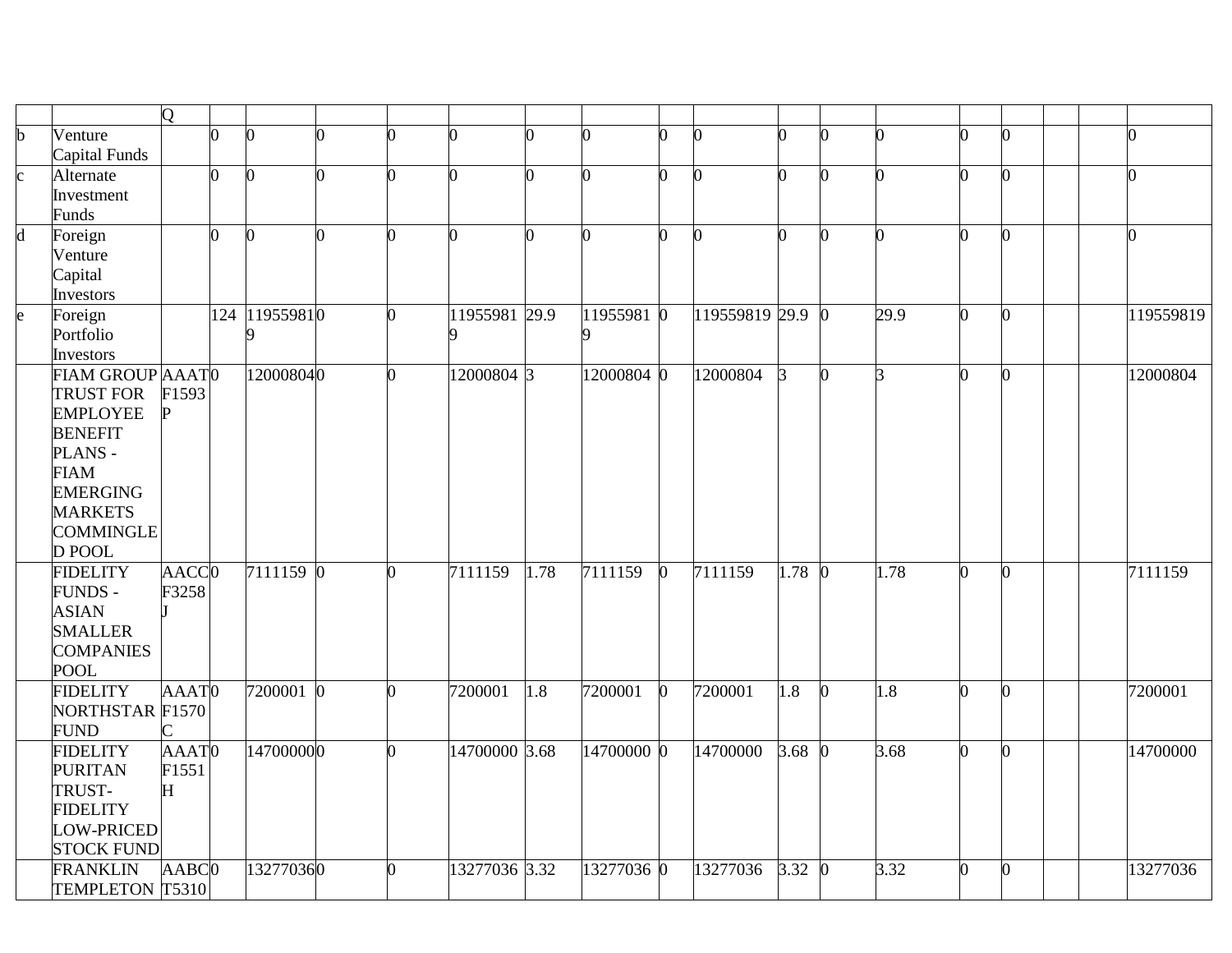|                | <b>INVESTMEN J</b><br><b>T FUNDS</b>                                                                                |                                        |                  |               |          |   |                |      |            |              |                  |              |          |       |   |              |           |
|----------------|---------------------------------------------------------------------------------------------------------------------|----------------------------------------|------------------|---------------|----------|---|----------------|------|------------|--------------|------------------|--------------|----------|-------|---|--------------|-----------|
|                | <b>MORGAN</b><br><b>STANLEY</b><br><b>INDIA</b><br><b>INVESTMEN</b><br>T FUND, INC.                                 | AAEC <sub>0</sub><br>M828<br>7G        |                  | 5903611 0     |          |   | 5903611        | 1.48 | 5903611    | <sup>0</sup> | 5903611          | 1.48 0       |          | 1.48  |   | <sub>0</sub> | 5903611   |
|                | <b>MORGAN</b><br><b>STANLEY</b><br><b>INVESTMEN</b><br>T HOLDING<br><b>COMPANY</b><br>(MAURITIUS)<br><b>LIMITED</b> | AAEC <sub>0</sub><br><b>M800</b><br>2D |                  | 7534460 0     |          | 0 | 7534460        | 1.88 | 7534460    | <sup>0</sup> | 7534460          | 1.88 0       |          | 1.88  |   | $\bf{0}$     | 7534460   |
|                | <b>STANDARD</b><br>CHARTERED CF677<br><b>PRIVATE</b><br><b>EQUITY</b><br>(MAURITIUS)<br><b>LIMITED</b>              | $AAA$ 0<br>4H                          |                  | 7767867 0     |          | 0 | 7767867        | 1.94 | 7767867    | $\bf{0}$     | 7767867          | $1.94 \; 0$  |          | 1.94  | n | $\Omega$     | 7767867   |
|                | Financial<br>Institutions/<br><b>Banks</b>                                                                          |                                        | $\overline{2}$   | 18864         | 0        | ∩ | 18864          | n    | 18864      | 0            | 18864            | O.           | n        | 0     |   | O.           | 18864     |
| g              | Insurance<br>Companies                                                                                              |                                        | I1.              | 317923960     |          | ∩ | 31792396 7.95  |      | 31792396 0 |              | 31792396         | $7.95 \ \ 0$ |          | 7.95  |   | $\Omega$     | 31792396  |
|                | <b>ICICI</b><br>PRUDENTIALCI735<br><b>LIFE</b><br><b>INSURANCE</b><br><b>COMPANY</b><br><b>LIMITED</b>              | AAA<br>1P                              |                  | 317923960     |          | U | 31792396 7.95  |      | 31792396 0 |              | 31792396         | 7.95 0       |          | 7.95  |   | $\Omega$     | 31792396  |
| $\mathbf{h}$   | Provident<br>Funds/Pension<br>Funds                                                                                 |                                        | O.               | IO.           | $\Omega$ |   |                | n    |            |              | <sup>0</sup>     | ∩            | 0        | ∩     |   | $\Omega$     |           |
|                | Any Other<br>(specify)                                                                                              |                                        | 10 <sup>10</sup> | 5530296 0     |          |   | 5530296        | 1.38 | 5530296    | 0            | 5530296          | 1.38         | $\Omega$ | 1.38  |   | <sup>0</sup> | 5530296   |
|                | Other                                                                                                               |                                        | 10               | 5530296 0     |          | 0 | 5530296        | 1.38 | 5530296    | 0            | 5530296          | $1.38 \ 0$   |          | 1.38  |   | O.           | 5530296   |
|                | Sub-Total<br>(B)(1)                                                                                                 |                                        |                  | 168 209719090 |          |   | 20971909 52.44 |      | 20971909 0 |              | 209719098 52.440 |              |          | 52.44 |   | $\Omega$     | 209719098 |
| $\overline{c}$ | Central                                                                                                             |                                        | 0                | n             | 0        |   |                |      |            |              | $\Omega$         | $\Omega$     |          | O.    |   | $\Omega$     |           |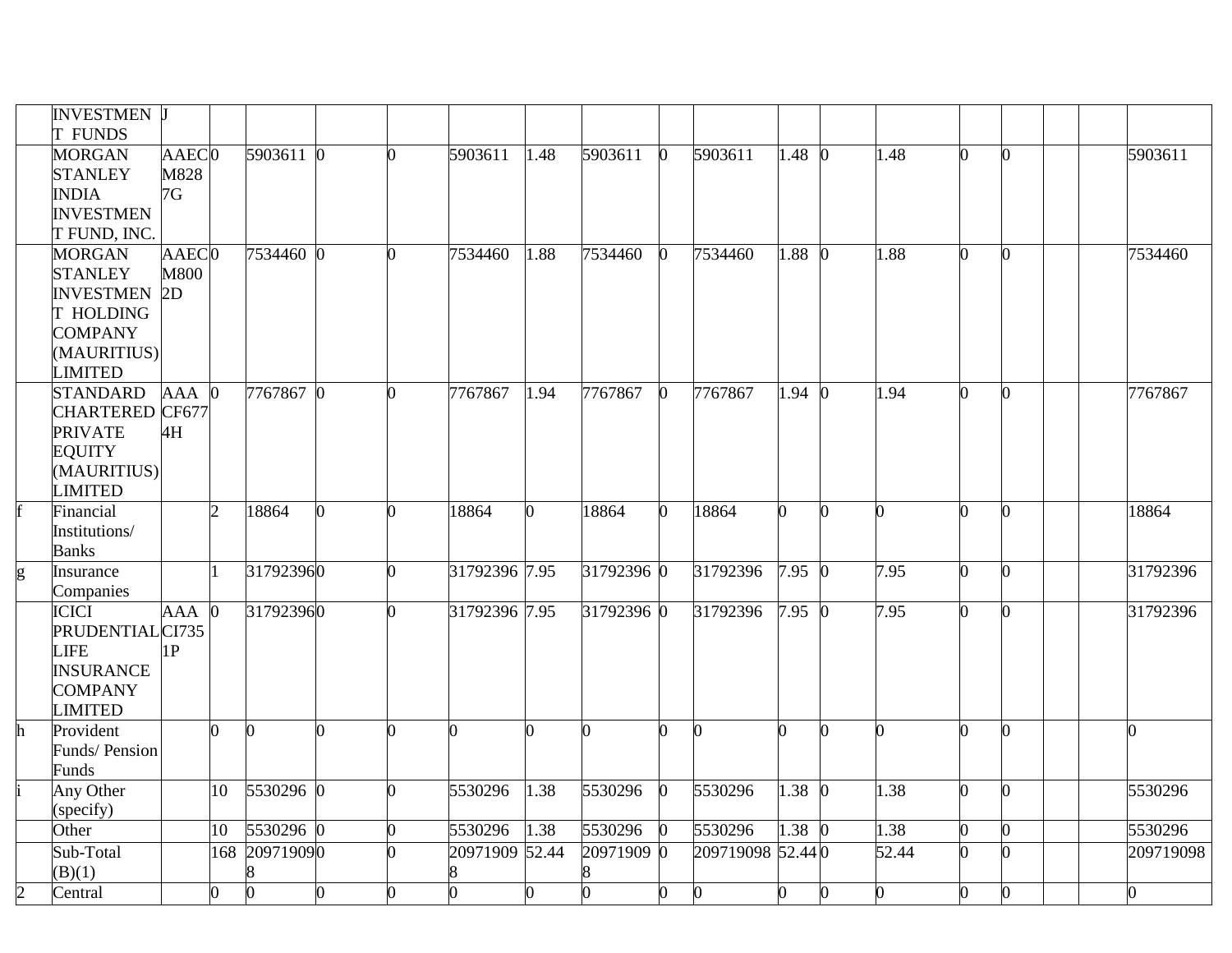|                         | Government/              |                |                |                |                |                |                  |            |              |                  |          |              |                  |                     |                |   |              |              |
|-------------------------|--------------------------|----------------|----------------|----------------|----------------|----------------|------------------|------------|--------------|------------------|----------|--------------|------------------|---------------------|----------------|---|--------------|--------------|
|                         | <b>State</b>             |                |                |                |                |                |                  |            |              |                  |          |              |                  |                     |                |   |              |              |
|                         | Government(s)            |                |                |                |                |                |                  |            |              |                  |          |              |                  |                     |                |   |              |              |
|                         | President of             |                |                |                |                |                |                  |            |              |                  |          |              |                  |                     |                |   |              |              |
|                         | India                    |                |                |                |                |                |                  |            |              |                  |          |              |                  |                     |                |   |              |              |
|                         | Sub-Total                | 0              | n              | O.             | 0              | n.             |                  | ∩          | O.           | n                | ∩        | n            |                  |                     | O.             |   |              | <sup>0</sup> |
|                         | (B)(2)                   |                |                |                |                |                |                  |            |              |                  |          |              |                  |                     |                |   |              |              |
| $\overline{3}$          | Non-<br>institutions     | $\overline{0}$ |                | ∩              | 0              | ∩              |                  |            | 0            | n                |          |              |                  |                     | 0              | 0 | <sup>0</sup> | ∩            |
|                         | Individuals -            |                | 18115585519    | $\overline{0}$ | 0              | 5585519        | 1.4              | 5585519    | <sup>0</sup> | 5585519          | 1.4      | n            | 1.4              | 500                 | .01            | 0 | <sup>0</sup> | 5582063      |
| a                       |                          |                |                |                |                |                |                  |            |              |                  |          |              |                  |                     |                |   |              |              |
|                         | Individual               |                | 1811 5585519 0 |                | 0              | 5585519        |                  | 5585519    | $\Omega$     | 5585519          |          | <sup>0</sup> | 1.4              | 500                 | .01            |   |              | 5582063      |
|                         |                          |                |                |                |                |                | 1.4              |            |              |                  | 1.4      |              |                  |                     |                |   |              |              |
|                         | shareholders             |                |                |                |                |                |                  |            |              |                  |          |              |                  |                     |                |   |              |              |
|                         | holding<br>nominal share |                |                |                |                |                |                  |            |              |                  |          |              |                  |                     |                |   |              |              |
|                         |                          |                |                |                |                |                |                  |            |              |                  |          |              |                  |                     |                |   |              |              |
|                         | capital up to            |                |                |                |                |                |                  |            |              |                  |          |              |                  |                     |                |   |              |              |
|                         | Rs. 2 lakhs.             |                |                |                |                |                |                  |            |              |                  |          |              |                  |                     |                |   |              |              |
| $\overline{ii}$         | Individual               | $\overline{0}$ |                | 0              | $\Omega$       | n.             | n                |            | n.           | n                | $\Omega$ | n.           | ∩                |                     | $\overline{0}$ |   |              |              |
|                         | shareholders             |                |                |                |                |                |                  |            |              |                  |          |              |                  |                     |                |   |              |              |
|                         | holding                  |                |                |                |                |                |                  |            |              |                  |          |              |                  |                     |                |   |              |              |
|                         | nominal share            |                |                |                |                |                |                  |            |              |                  |          |              |                  |                     |                |   |              |              |
|                         | capital in               |                |                |                |                |                |                  |            |              |                  |          |              |                  |                     |                |   |              |              |
|                         | excess of Rs. 2          |                |                |                |                |                |                  |            |              |                  |          |              |                  |                     |                |   |              |              |
|                         | lakhs.                   |                |                |                |                |                |                  |            |              |                  |          |              |                  |                     |                |   |              |              |
| $\overline{\mathbf{b}}$ | <b>NBFCs</b>             | $\overline{0}$ |                | ∩              | $\Omega$       | n              |                  |            | O.           | n                | n.       | n            |                  |                     | $\overline{0}$ |   |              |              |
|                         | registered with          |                |                |                |                |                |                  |            |              |                  |          |              |                  |                     |                |   |              |              |
|                         | <b>RBI</b>               |                |                |                |                |                |                  |            |              |                  |          |              |                  |                     |                |   |              |              |
| $\mathbf c$             | Employee                 | 0              |                | O.             | 0              |                |                  |            | ∩            | n                |          | ∩            |                  |                     | O.             |   |              | ∩            |
|                         | <b>Trusts</b>            |                |                |                |                |                |                  |            |              |                  |          |              |                  |                     |                |   |              |              |
| $\mathbf d$             | Overseas                 | $\overline{0}$ |                | ∩              | $\overline{0}$ | n.             |                  |            | ∩            |                  | ∩        | ∩            |                  |                     | 0              |   |              |              |
|                         | Depositories             |                |                |                |                |                |                  |            |              |                  |          |              |                  |                     |                |   |              |              |
|                         | (holding DRs)            |                |                |                |                |                |                  |            |              |                  |          |              |                  |                     |                |   |              |              |
|                         | (balancing               |                |                |                |                |                |                  |            |              |                  |          |              |                  |                     |                |   |              |              |
|                         | figure)                  |                |                |                |                |                |                  |            |              |                  |          |              |                  |                     |                |   |              |              |
| $\mathbf{e}$            | Any Other                |                | 1494 151766240 |                | 0              | 15176624 37.96 |                  | 15176624 0 |              | 151766244 37.960 |          |              | 37.96            | $\overline{2924}$ 0 |                |   |              | 57415859     |
|                         | (specify)                |                |                |                |                |                |                  |            |              |                  |          |              |                  |                     |                |   |              |              |
|                         | <b>Body</b>              |                | 340 753138     | $\overline{0}$ | 0              | 753138         | .19              | 753138     | $\Omega$     | 753138           | .19      | $\Omega$     | $\overline{19}$  |                     | 0              |   |              | 753138       |
|                         | Corporate                |                |                |                |                |                |                  |            |              |                  |          |              |                  |                     |                |   |              |              |
|                         | Clearing                 | 49             | 441506         | $\overline{0}$ | $\overline{0}$ | 441506         | $\overline{.11}$ | 441506     | <sup>0</sup> | 441506           | .11      | <sub>0</sub> | $\overline{.11}$ |                     | $\overline{0}$ |   |              | 441506       |
|                         | member                   |                |                |                |                |                |                  |            |              |                  |          |              |                  |                     |                |   |              |              |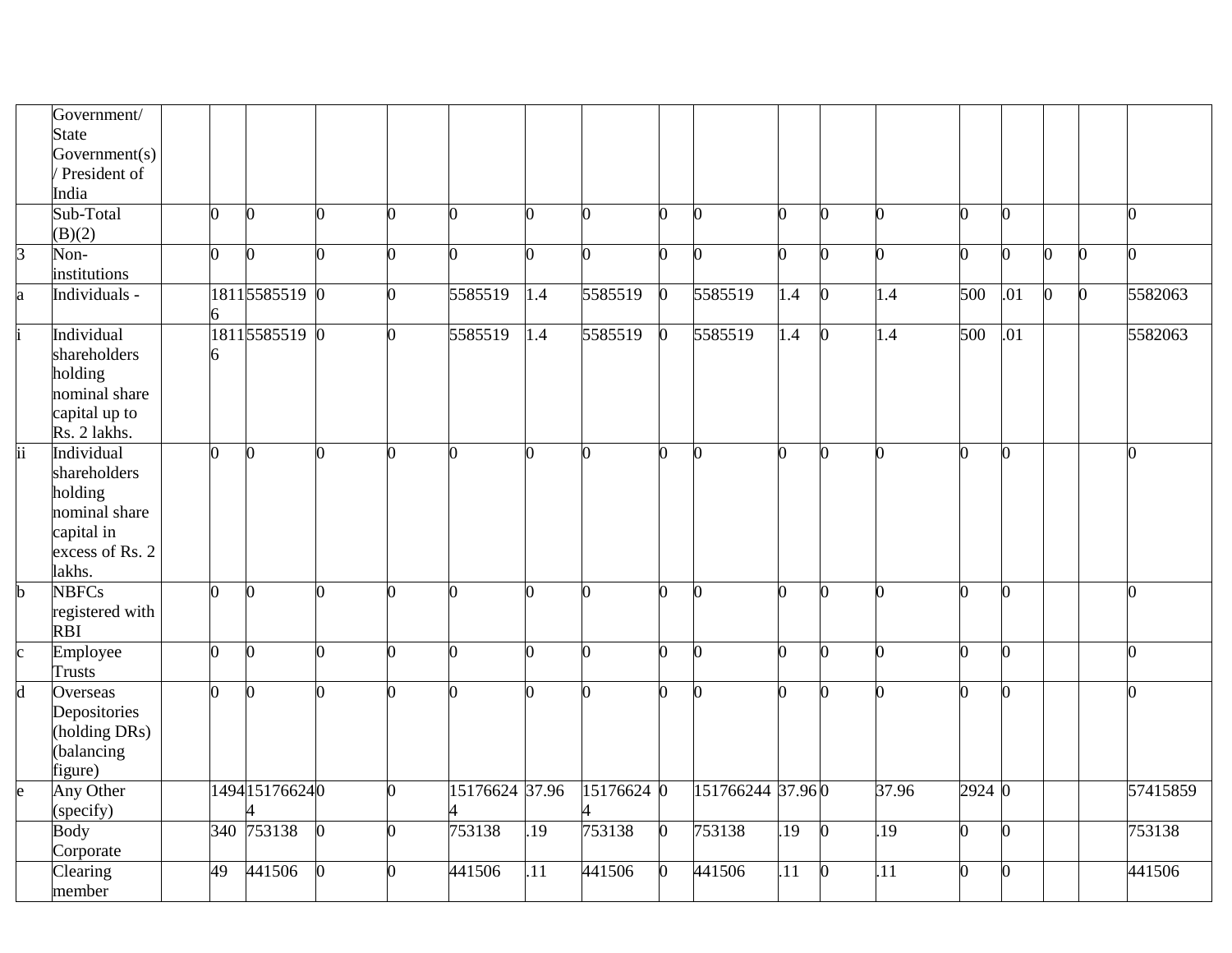| Overseas           |                     | $\overline{4}$ | 148133660      |    | O. | 14813366 37.05 |      | 14813366 0 |   | 148133667 37.05 0 |               |              | 37.05 |            | $\Omega$       | 53837727  |
|--------------------|---------------------|----------------|----------------|----|----|----------------|------|------------|---|-------------------|---------------|--------------|-------|------------|----------------|-----------|
| Corporate          |                     |                |                |    |    |                |      |            |   |                   |               |              |       |            |                |           |
| <b>Bodies</b>      |                     |                |                |    |    |                |      |            |   |                   |               |              |       |            |                |           |
| <b>MARINA IV</b>   | AAJC 0              |                | 394256950      |    |    | 39425695 9.86  |      | 39425695 0 |   | 39425695          | $9.86 \, 0$   |              | 9.86  |            | $\Omega$       | 39425695  |
| (SINGAPORE)M947    |                     |                |                |    |    |                |      |            |   |                   |               |              |       |            |                |           |
| PTE.LTD.           | 3F                  |                |                |    |    |                |      |            |   |                   |               |              |       |            |                |           |
| <b>MARINA</b>      | $AAJC$ <sub>0</sub> |                | 4562332 0      |    |    | 4562332        | 1.14 | 4562332    |   | 4562332           | $1.14 \; 0$   |              | 1.14  |            | $\overline{0}$ | 4562332   |
| <b>HORIZON</b>     | M947                |                |                |    |    |                |      |            |   |                   |               |              |       |            |                |           |
| (SINGAPORE) 4C     |                     |                |                |    |    |                |      |            |   |                   |               |              |       |            |                |           |
| PTE.LTD            |                     |                |                |    |    |                |      |            |   |                   |               |              |       |            |                |           |
| <b>STANDARD</b>    | $AAJC$ <sub>0</sub> |                | 9849700 0      |    |    | 9849700        | 2.46 | 9849700    |   | 9849700           | $2.46 \;\; 0$ |              | 2.46  |            | $\Omega$       | 9849700   |
| CHARTERED S5416    |                     |                |                |    |    |                |      |            |   |                   |               |              |       |            |                |           |
| <b>PRIVATE</b>     |                     |                |                |    |    |                |      |            |   |                   |               |              |       |            |                |           |
| <b>EQUITY</b>      |                     |                |                |    |    |                |      |            |   |                   |               |              |       |            |                |           |
| (MAURITIUS)        |                     |                |                |    |    |                |      |            |   |                   |               |              |       |            |                |           |
| <b>III LIMITED</b> |                     |                |                |    |    |                |      |            |   |                   |               |              |       |            |                |           |
|                    |                     |                |                |    |    |                |      |            |   |                   |               |              |       |            |                |           |
| PTE.LTD            |                     |                | 942959400      |    |    | 94295940 23.58 |      | 94295940 0 |   | 94295940          | 23.580        |              | 23.58 |            |                |           |
| <b>SYNNEX</b>      | ZZZZO               |                |                |    |    |                |      |            |   |                   |               |              |       |            | $\theta$       |           |
| <b>MAURITIUS</b>   | Z9999               |                |                |    |    |                |      |            |   |                   |               |              |       |            |                |           |
| <b>LTD</b>         |                     |                |                |    |    |                |      |            |   |                   |               |              |       |            |                |           |
| Foreign            |                     | $\overline{2}$ | 25750          | ∩  |    | 25750          | .01  | 25750      |   | 25750             | .01           | $\Omega$     | .01   |            | $\Omega$       | 24500     |
| <b>Nationals</b>   |                     |                |                |    |    |                |      |            |   |                   |               |              |       |            |                |           |
| Hindu              |                     |                | 566 214292     | O. | 0  | 214292         | .05  | 214292     | 0 | 214292            | .05           | <sup>0</sup> | .05   |            | $\Omega$       | 214292    |
| Undivided          |                     |                |                |    |    |                |      |            |   |                   |               |              |       |            |                |           |
| Family             |                     |                |                |    |    |                |      |            |   |                   |               |              |       |            |                |           |
| Non-Resident       |                     |                | 439 1141591 0  |    |    | 1141591        | .29  | 1141591    |   | 1141591           | .29           |              | .29   | $2924$ .26 |                | 1099146   |
| Indian (NRI)       |                     |                |                |    |    |                |      |            |   |                   |               |              |       |            |                |           |
| Trust              |                     | $\overline{2}$ | 740            | O. |    | 740            | O.   | 740        |   | 740               |               |              | 0     |            | O.             | 740       |
| Other              |                     | 92             | 1055560 0      |    |    | 1055560        | .26  | 1055560    |   | 1055560           | .26           |              | .26   |            | n.             | 1044810   |
| Sub-Total          |                     |                | 1961 157351760 |    |    | 15735176 39.36 |      | 15735176 0 |   | 157351763 39.360  |               |              | 39.36 | 3424 0     |                | 62997922  |
| (B)(3)             |                     |                |                |    |    |                |      |            |   |                   |               |              |       |            |                |           |
| Total Public       |                     |                | 1977367070860  |    |    | 36707086 91.8  |      | 36707086 0 |   | 367070861 91.8 0  |               |              | 91.8  | 3424 0     |                | 272717020 |
| Shareholding       |                     | 8              |                |    |    |                |      |            |   |                   |               |              |       |            |                |           |
| $(B)=$             |                     |                |                |    |    |                |      |            |   |                   |               |              |       |            |                |           |
| $(B)(1)+(B)(2)+$   |                     |                |                |    |    |                |      |            |   |                   |               |              |       |            |                |           |
| (B)(3)             |                     |                |                |    |    |                |      |            |   |                   |               |              |       |            |                |           |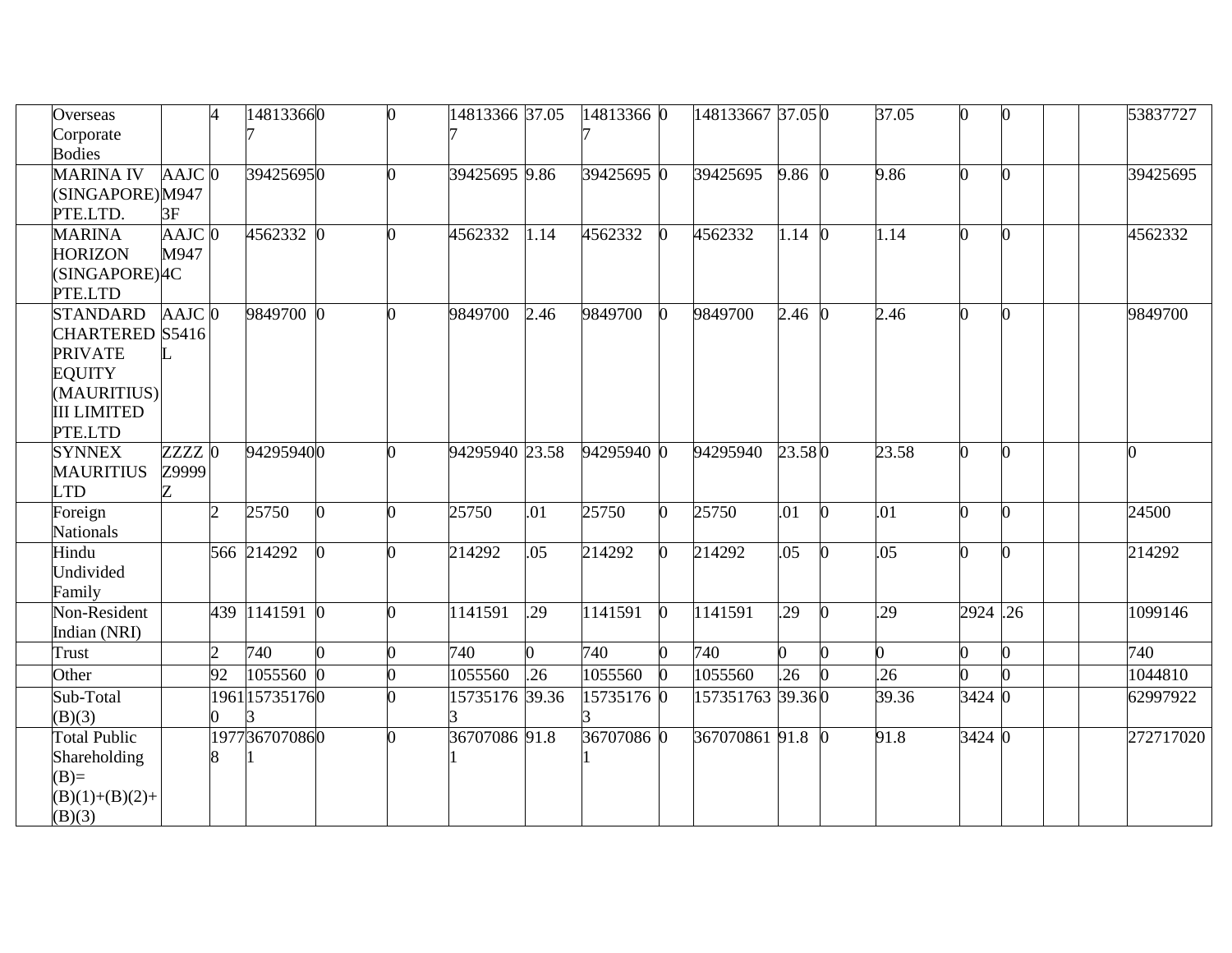|                | Category & Name      | PAN  | No. of | No. of         | Partly                    | Nos. of         | Total no.     | Sharehol          |       | <b>Number of Voting Rights held in</b> |      |                 | No. of                         | <b>Total</b>     | <b>Number of</b> |              |            | <b>Number of</b> | <b>Number of</b> |
|----------------|----------------------|------|--------|----------------|---------------------------|-----------------|---------------|-------------------|-------|----------------------------------------|------|-----------------|--------------------------------|------------------|------------------|--------------|------------|------------------|------------------|
|                | of the               | (II) | shareh | fully          | paid-up                   | shares          | shares        | ding %            |       | each class of securities               |      |                 | <b>Shares</b>                  | shareholdin      | <b>Locked in</b> |              |            | <b>Shares</b>    | equity           |
|                | <b>Shareholders</b>  |      | older  | paid           | equity                    | underlying      | held          | calculate         |       |                                        | (IX) |                 | <b>Underlying</b>              | $g$ , as a $%$   | shares           |              |            | pledged or       | shares held      |
|                | $\theta$             |      | (III)  | up             | shares                    | Depository      | $(VII =$      | d as per          |       |                                        |      |                 | <b>Outstanding</b>             | assuming         |                  | (XII)        |            | otherwise        | in               |
|                |                      |      |        | equity         | held                      | <b>Receipts</b> | $IV + V + VI$ | SCRR,             |       |                                        |      |                 | convertible                    | full             |                  |              |            | encumbered       | dematerializ     |
|                |                      |      |        | share          | $\overline{(\mathsf{V})}$ | (VI)            |               | 1957<br>As a % of |       | <b>No of Voting Rights</b>             |      | <b>Total as</b> | securities                     | conversion<br>of | No.              |              |            | (XIII)           | ed form          |
|                |                      |      |        | s held<br>(IV) |                           |                 |               | $(A+B+C2)$        |       |                                        |      | a % of          | (including<br><b>Warrants)</b> | convertible      |                  | As a<br>% of | No.<br>(No | As a<br>% of     | (XIV)<br>(Not    |
|                |                      |      |        |                |                           |                 |               | (VIII)            |       |                                        |      | <b>Total</b>    | (X)                            | securities (     |                  | total        | t ap       | total            | Applicable)      |
|                |                      |      |        |                |                           |                 |               |                   | Class | Class                                  | Tot  | <b>Voting</b>   |                                | as a             |                  | Shar         | pli        | share            |                  |
|                |                      |      |        |                |                           |                 |               |                   | X     | $\mathbf v$                            | al   | rights          |                                | percentage       |                  | es<br>held   | ca<br>ble  | s held<br>(Not   |                  |
|                |                      |      |        |                |                           |                 |               |                   |       |                                        |      |                 |                                | of diluted       |                  |              |            | applic           |                  |
|                |                      |      |        |                |                           |                 |               |                   |       |                                        |      |                 |                                | share            |                  |              |            | able)            |                  |
|                |                      |      |        |                |                           |                 |               |                   |       |                                        |      |                 |                                | capital)<br>(XI) |                  |              |            |                  |                  |
|                |                      |      |        |                |                           |                 |               | ∩                 |       |                                        |      |                 |                                |                  |                  |              |            |                  |                  |
|                | Custodian/DR         |      |        |                | O                         |                 |               |                   |       |                                        | 0    |                 |                                |                  |                  |              |            |                  |                  |
|                | Holder               |      |        |                |                           |                 |               |                   |       |                                        |      |                 |                                |                  |                  |              |            |                  |                  |
| $\overline{c}$ | Employee             |      |        |                |                           |                 |               |                   |       |                                        | O    |                 |                                |                  |                  |              |            |                  |                  |
|                | <b>Benefit Trust</b> |      |        |                |                           |                 |               |                   |       |                                        |      |                 |                                |                  |                  |              |            |                  |                  |
|                | (under SEBI          |      |        |                |                           |                 |               |                   |       |                                        |      |                 |                                |                  |                  |              |            |                  |                  |
|                |                      |      |        |                |                           |                 |               |                   |       |                                        |      |                 |                                |                  |                  |              |            |                  |                  |
|                | (Share based         |      |        |                |                           |                 |               |                   |       |                                        |      |                 |                                |                  |                  |              |            |                  |                  |
|                | Employee             |      |        |                |                           |                 |               |                   |       |                                        |      |                 |                                |                  |                  |              |            |                  |                  |
|                | Benefit)             |      |        |                |                           |                 |               |                   |       |                                        |      |                 |                                |                  |                  |              |            |                  |                  |
|                | Regulations,         |      |        |                |                           |                 |               |                   |       |                                        |      |                 |                                |                  |                  |              |            |                  |                  |
|                |                      |      |        |                |                           |                 |               |                   |       |                                        |      |                 |                                |                  |                  |              |            |                  |                  |
|                | 2014)                |      |        |                |                           |                 |               |                   |       |                                        |      |                 |                                |                  |                  |              |            |                  |                  |
|                | Total Non-           |      |        |                | O                         |                 | $\Omega$      | ∩                 |       |                                        | 0    |                 |                                |                  | ∩                |              | O          | n                | $\Omega$         |
|                | Promoter-Non         |      |        |                |                           |                 |               |                   |       |                                        |      |                 |                                |                  |                  |              |            |                  |                  |
|                |                      |      |        |                |                           |                 |               |                   |       |                                        |      |                 |                                |                  |                  |              |            |                  |                  |
|                | Public               |      |        |                |                           |                 |               |                   |       |                                        |      |                 |                                |                  |                  |              |            |                  |                  |
|                | Shareholding         |      |        |                |                           |                 |               |                   |       |                                        |      |                 |                                |                  |                  |              |            |                  |                  |
|                | $(C)=$               |      |        |                |                           |                 |               |                   |       |                                        |      |                 |                                |                  |                  |              |            |                  |                  |
|                | $(C)(1)+(C)(2)$      |      |        |                |                           |                 |               |                   |       |                                        |      |                 |                                |                  |                  |              |            |                  |                  |

## Table IV - Statement showing shareholding pattern of the Non Promoter- Non Public shareholder

Table II- Unclaim Details

| Details of Shares which remain unclaimed may be given here along with details such as number of shareholders, outstanding shares |                  |  |  |  |
|----------------------------------------------------------------------------------------------------------------------------------|------------------|--|--|--|
| held in demat/unclaimed suspense account, voting rights which are frozen etc.                                                    |                  |  |  |  |
| No. of shareholders                                                                                                              | No of share held |  |  |  |